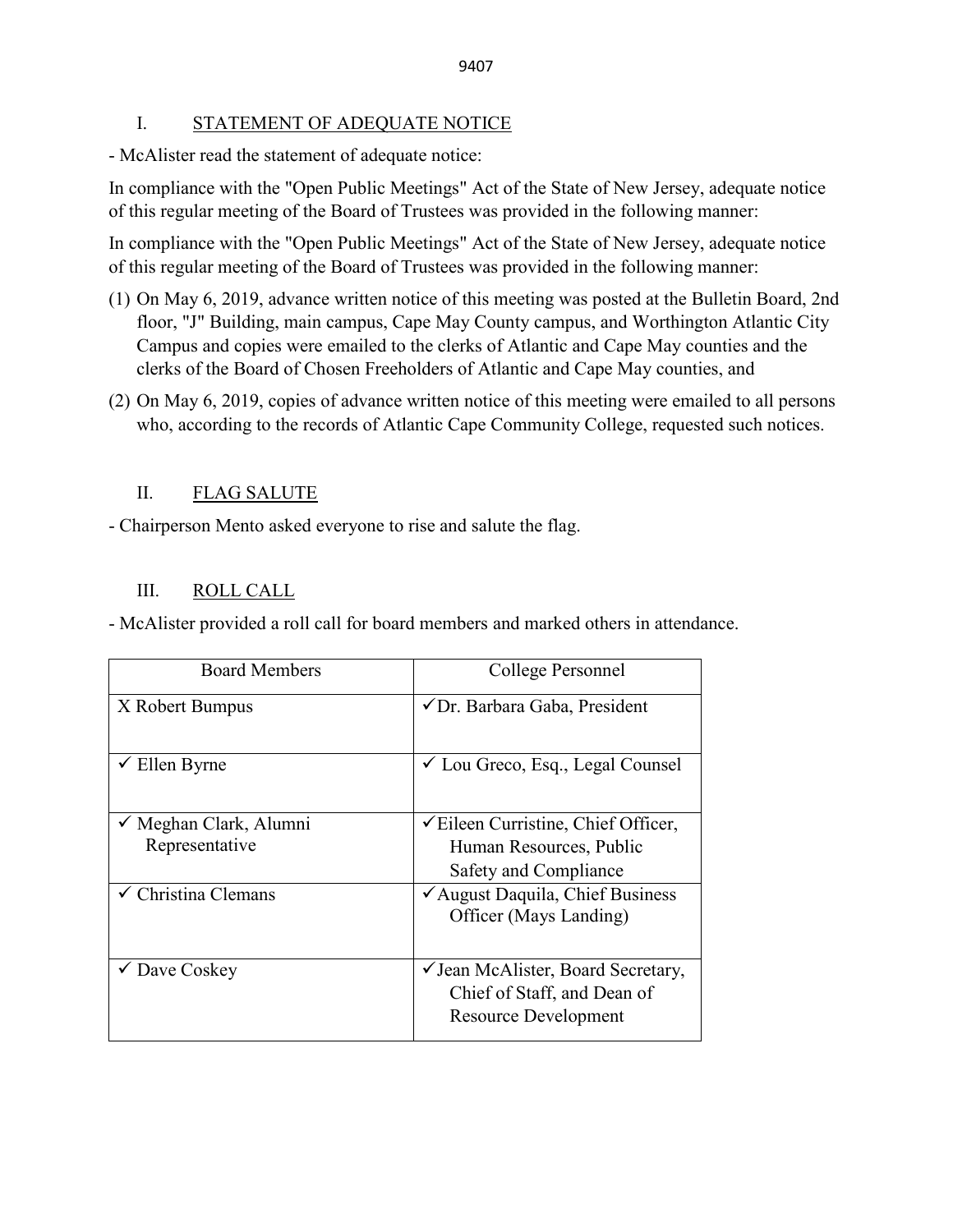| <b>Board Members</b>                             | College Personnel                                                                                                                                      |  |
|--------------------------------------------------|--------------------------------------------------------------------------------------------------------------------------------------------------------|--|
| X Dr. Judith DeStefano-Anen                      | √Dr. Josette Katz, Vice President,<br><b>Academic Affairs</b>                                                                                          |  |
| $\checkmark$ Harrison Furman                     | └ Leslie Jamison, Chief Financial<br>Officer                                                                                                           |  |
| ✓ James Kennedy                                  | ← Dr. Vanessa O'Brien-<br>McMasters, Dean, Institutional<br>Research, Planning &<br><b>Effectiveness and Information</b><br><b>Technology Services</b> |  |
| $\checkmark$ Brian Lefke                         | ✔ Paula Stewart Davis, Dean of<br><b>Student Affairs and Enrollment</b><br>Management                                                                  |  |
| √ Maria K. Mento                                 | Donna Vassallo, Dean of<br>$\checkmark$<br>Worthington Atlantic City<br>Campus, and Dean of Career<br>Education                                        |  |
| ✔ Daniel Money                                   | └ Laura Batchelor, Executive<br>Director of Marketing and<br><b>College Relations</b>                                                                  |  |
| ✓ Donald J. Parker                               | √ Maria Kellett, Dean of Cape May<br>County Campus, Associate<br>Dean of Resource Development                                                          |  |
| $\checkmark$ Maria Ivette Torres                 |                                                                                                                                                        |  |
| $\checkmark$ Helen Walsh                         |                                                                                                                                                        |  |
| <b>Other Public in Attendance</b>                |                                                                                                                                                        |  |
| $\checkmark$ Effie Russell, Professor of English | √Caesar Niglio,<br>√Heather Peterson                                                                                                                   |  |

# IV. CALL TO ORDER

− Chairperson Mento called the meeting to order at 6pm.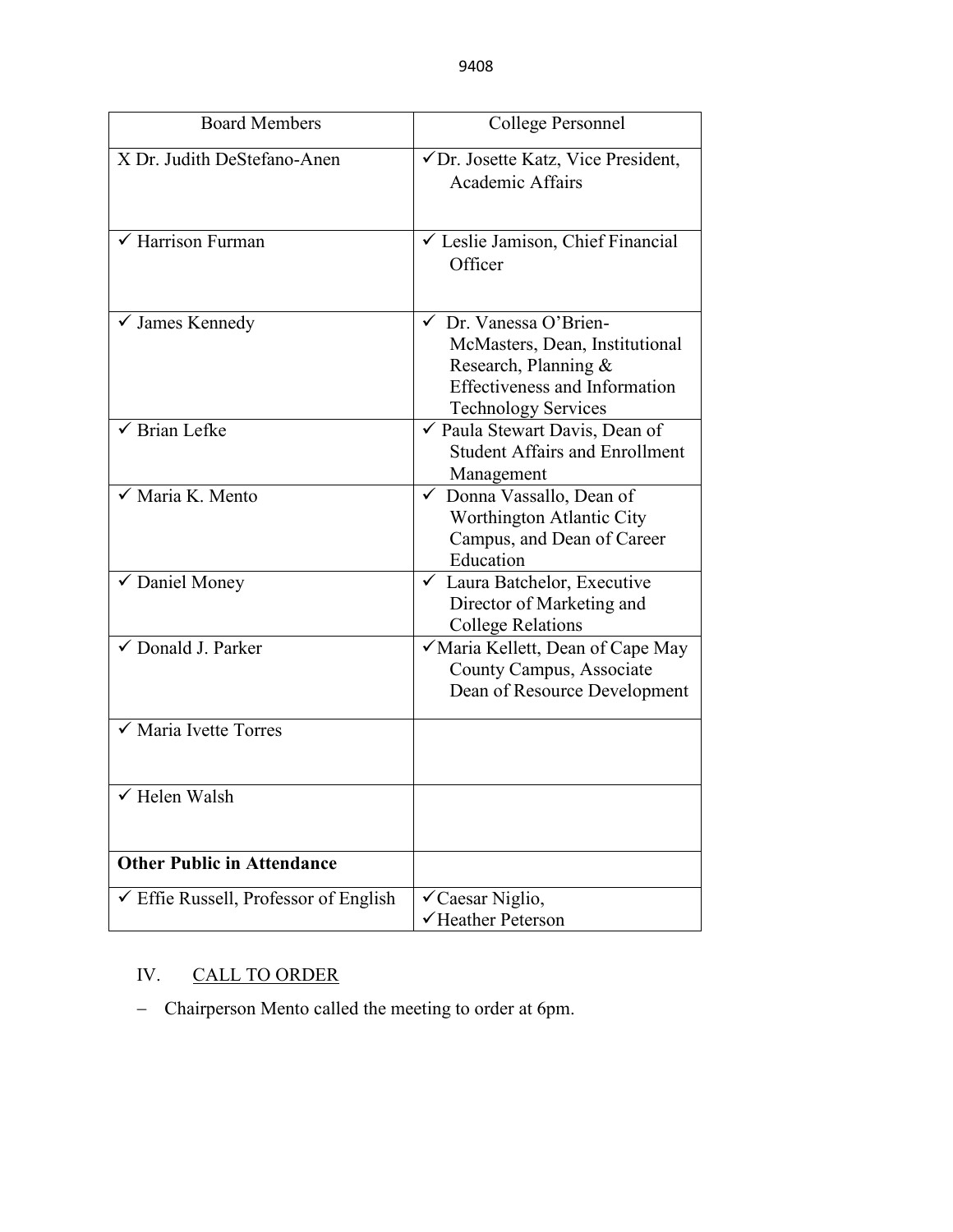### V. PRESIDENT'S REPORT

Dr. Gaba presented **Inside the College** and stated the following:

## **Commencement**

- The College celebrated its 52<sup>nd</sup> Annual Commencement last Thursday, May 23, 2019. Approximately 779 students graduated this year, and 289 graduates participated in Commencement.
- Students came from diverse backgrounds and had a wide variety of challenges that they overcame to accomplish their educational goals. Our ceremony was the **front page story** in the *Press of Atlantic City* and many pictures were shared on social media.
- − The Color Guard was provided by the ACIT Air Force JROTC Unit; Bishop Gandy from the Abundant Life Worship Center Church in Egg Harbor City delivered the Invocation and Benediction; our student speakers were Mr. Nicolas Rollins, SGA President and Ms. Tori Tomlin, representing the 10 students who earned a 4.0.
- − E. Marie Hayes of the Cape May County Board of Chosen Freeholders and 1978 alumna was the Keynote Speaker. She spoke about her inspirational journey and the positive impact Atlantic Cape had on her life.
- − Chairwoman Amy Gatto, Freeholder Ernest Coursey, and Freeholder John Risley from the Atlantic County Board of Chosen Freeholders attended Commencement, as well as Mayor of Atlantic City, Frank Gilliam.

Dr. Gaba presented the **President's Report** and stated the following:

## **Garden State Graduation Tour**

− Dr. Zakiya Smith Ellis, New Jersey Secretary of Higher Education, and David Socolow, Executive Director of HESAA, have been visiting campuses across the State to discuss Governor Murphy's State Plan for Higher Education and the importance of college affordability. They visited Atlantic Cape on May 20<sup>th</sup> for the "Garden State Graduation Tour." A panel of 10 students from diverse backgrounds shared the stories of their personal educational journeys and spoke eloquently about the importance of college affordability and how continued funding of CCOG will create access to higher education.

## **Advocacy**

## *Meeting with State Leaders*

− Dr. Gaba, along with 13 other community college presidents and representatives from the New Jersey Council of County Colleges, convened in Trenton to meet with Dr. Zakiya Smith Ellis, New Jersey Secretary of Higher Education, David Socolow, Executive Director of HESAA, and Cary Booker, Governor Murphy's Senior Policy Advisor. The purpose of the meeting was to discuss community college experiences with the CCOG pilot and to share suggestions for strengthening, expanding and modifying the program in preparation for the Assembly and Senate Budget hearings. The meeting was positive and the State leaders reaffirmed their commitment to working closely with the community colleges to further implement and advance the CCOG program.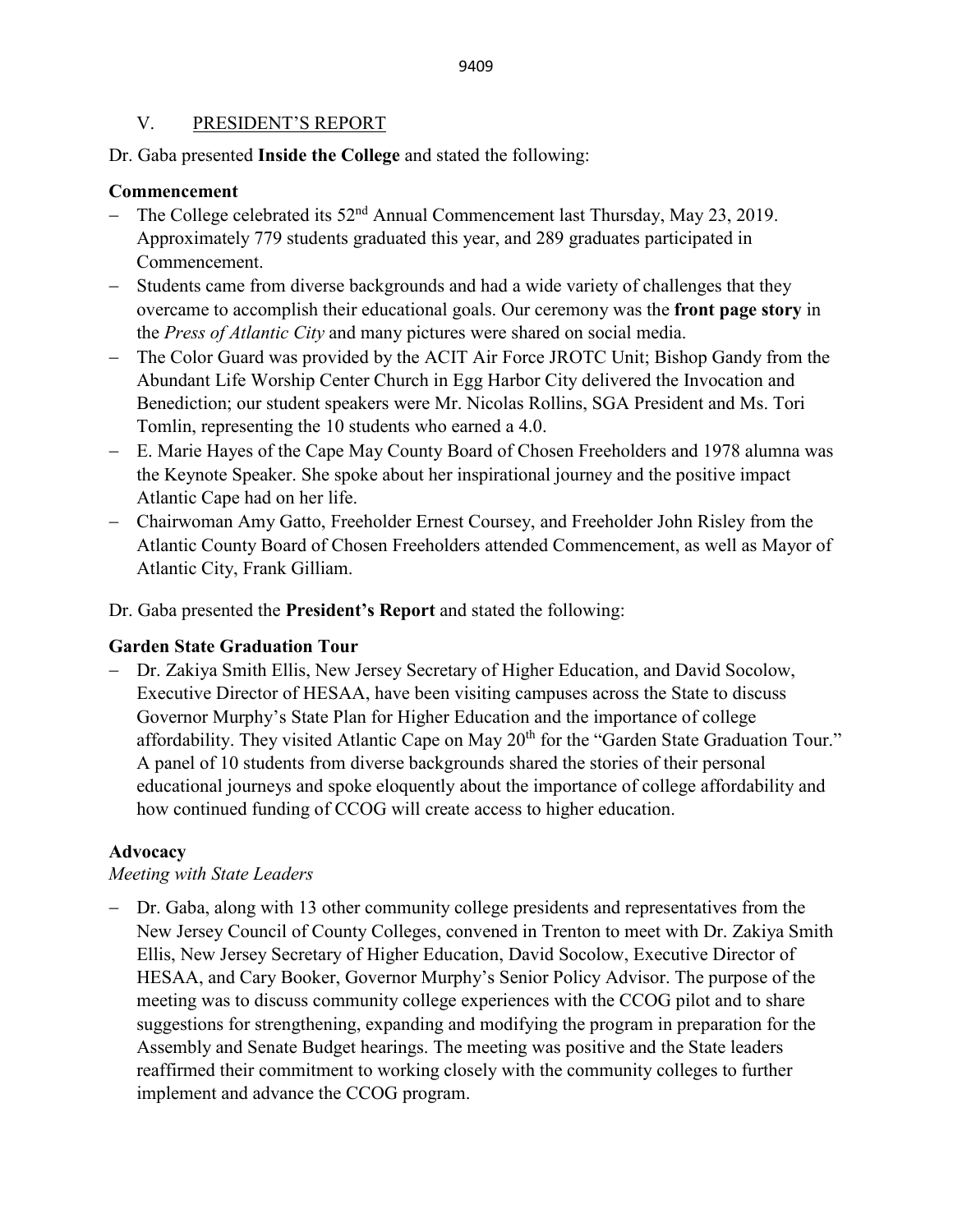### *State Budget Hearings*

− Dr. Gaba attended the Senate Budget Hearing in Trenton with regard to the Governor's higher education budget. Both Secretary Smith Ellis and David Socolow provided compelling testimony for the continuation of the "free college" program. Their testimony included many of the concerns addressed by the community college presidents.

## *South Jersey Magazine Panel*

− Dr. Gaba participated in the South Jersey Magazine Panel for a roundtable discussion on education and its challenges. Congressman Donald Norcross, who serves on the Congressional Education Committee, and Secretary Smith Ellis led the discussion with several presidents of South Jersey institutions. Dr. Gaba focused on affordability of community colleges and the impact that CCOG has had on providing opportunity by removing financial barriers.

## **Community College Opportunity Grant (CCOG)**

- − The state announced that the CCOG pilot program will be expanded to all 19 community colleges for the Spring Semester of 2019. Six additional colleges will now work with HESAA to enroll eligible students in CCOG. This is one of the positive outcomes of the meeting that the presidents had with the Secretary of Higher Education.
- − In addition, the presidents advocated for program fees to be covered, and the State has agreed to cover partial fees. To date 307 Atlantic Cape students have been awarded over \$400,000, and the average award was \$1,300 per student.
- − Each president was asked to prepare an "Op-Ed" about CCOG. Dr. Gaba's "Op-Ed" appeared in both the *Cape May Herald* and the *Press of Atlantic City*.
- − We await to see if there will be a continuation of CCOG with the Governor's budget on June 30.

## **Academics**

- The Nursing Program will increase by 37 students for Fall 2019 to 110 seats. Clinical sites will be available on weekends and at night to accommodate working students' schedules.
- − Dr. Katz reported that there are currently 237 applicants.

## **Partnerships - Higher Education**

− Atlantic Cape has signed an articulation agreement with the Philadelphia Academy of Fine Arts so that students can seamlessly transfer from Atlantic Cape's Associate in Fine Arts to their Bachelor of Fine Art Studies. A formal signing ceremony is being coordinated.

## **High School Partnerships**

## *Early College Programs*

− Dr. Gaba reported on the "Early College Programs" starting in the fall at Greater Egg Harbor Regional High School District (Absegmi, Cedar Creek, and Oakcrest High Schools), and Middle Township High School. More high schools are expected to be added.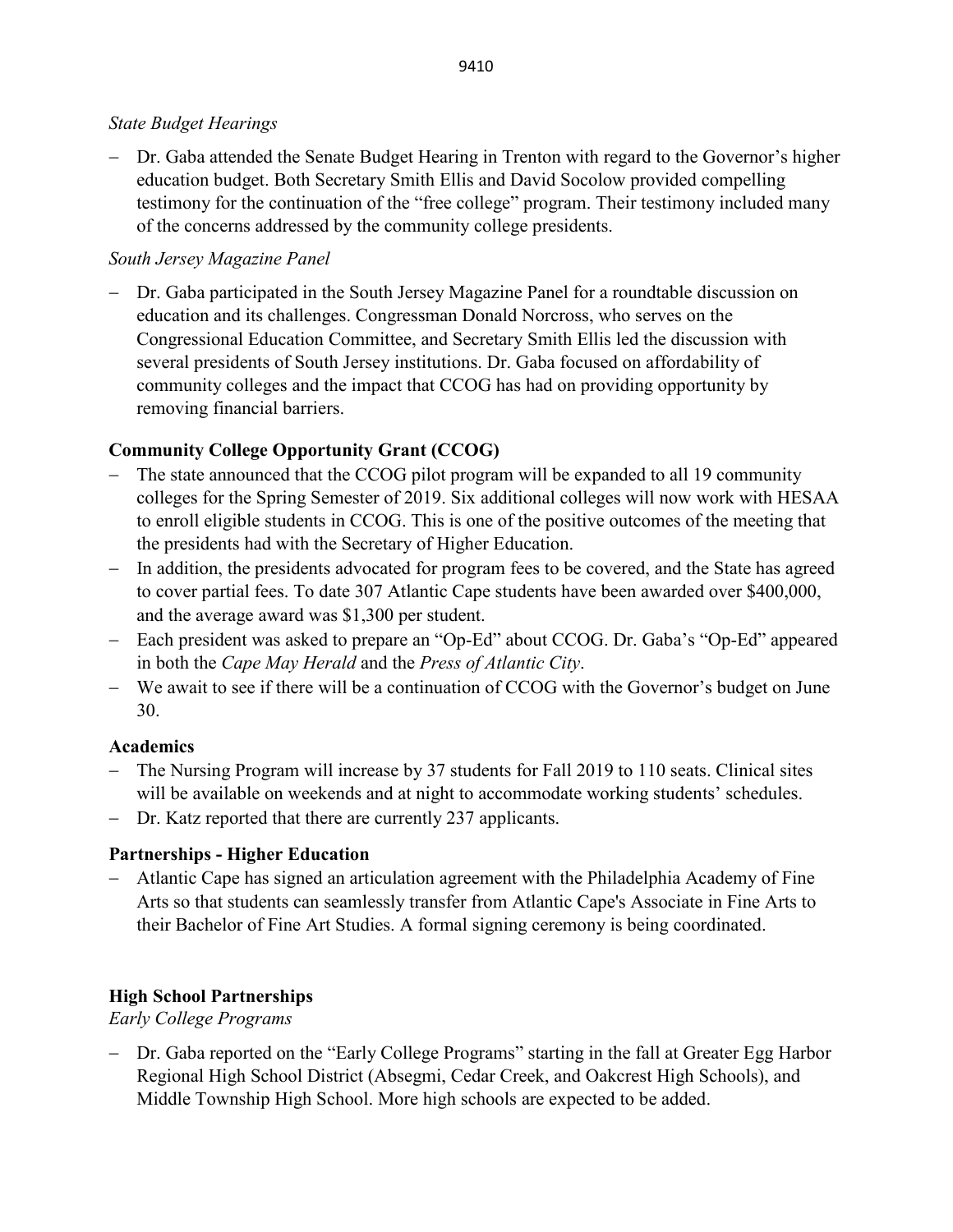### *Academy of Culinary Arts*

− This month the Academy of Culinary Arts hosted students from Absegami, Cedar Creek and Oakcrest High Schools. Students toured the campus, had a demonstration and presentation about the Academy and dined in the restaurant.

## *Dare to Dream*

The Cape May County Campus hosted *Dare to Dream*, a student leadership conference, sponsored by the New Jersey Office of Special Education, on May 7*.* Over one hundred (100) Cape May County and Pleasantville High School students, their parents, teachers and administrators participated in the program. This was the first time the conference was held in Cape May County and the organizers plan to return next year. Dean Maria Kellett greeted and welcomed the group, and Ms. Lucy McGlynn gave a presentation about the *Center for Accessibility* and the services offered by Atlantic Cape for students with disabilities and Individual Educational Plans (IEPs).

## **Grants**

− Atlantic Cape received a \$10,000 grant from the Special Project to End Food Insecurity on Campus, funded by the NJ Office of the Secretary of Higher Education. One of the elements of the grant was "Food for Finals". The grant helped to feed students fresh fruit in the morning and lunch during final exams week at the Worthington Atlantic City Campus and Mays Landing Campus. Additionally, the SGA provided coffee and donuts in the evening, and the Engineering Club served additional food on Monday, May 13. Staff from all across the campus volunteered to ensure that students were able to get the food they wanted and complete the surveys regarding food insecurity that was required in the grant. In addition, each campus has identified a Food Pantry location; the grant will allow for the purchase of shelving and refrigeration. The Food Pantries are expected to be open this Fall.

## **Construction**

- − The A-Building renovation, funded by Chapter 12, is underway as classrooms and offices have been vacated and the contractor has mobilized.
- This renovation includes: a roof replacement; a replacement of the cedar shake facade with blue seamed metal sheeting to match what was recently installed on C-building; and nine (9) classrooms on the outer rim of A-Building will be renovated including new flooring, windows, lighting, ceilings, doors, painting, whiteboards and Epson projection systems; the lockers in A-building that are unused will be removed and replaced with bench seating with charging stations; heating registers and fire extinguishers will be updated; new water fountains will be installed; and six (6) offices will be updated with new windows, doors, heating and painting.

## **Student Engagement**

− Recognizing the importance of sports in student recruitment and retention, Student Services initiated a celebration of our athletes entitled "Breakfast of Champions." The event was held in the gym on May 10. Students, families, and coaches attended from our team sports: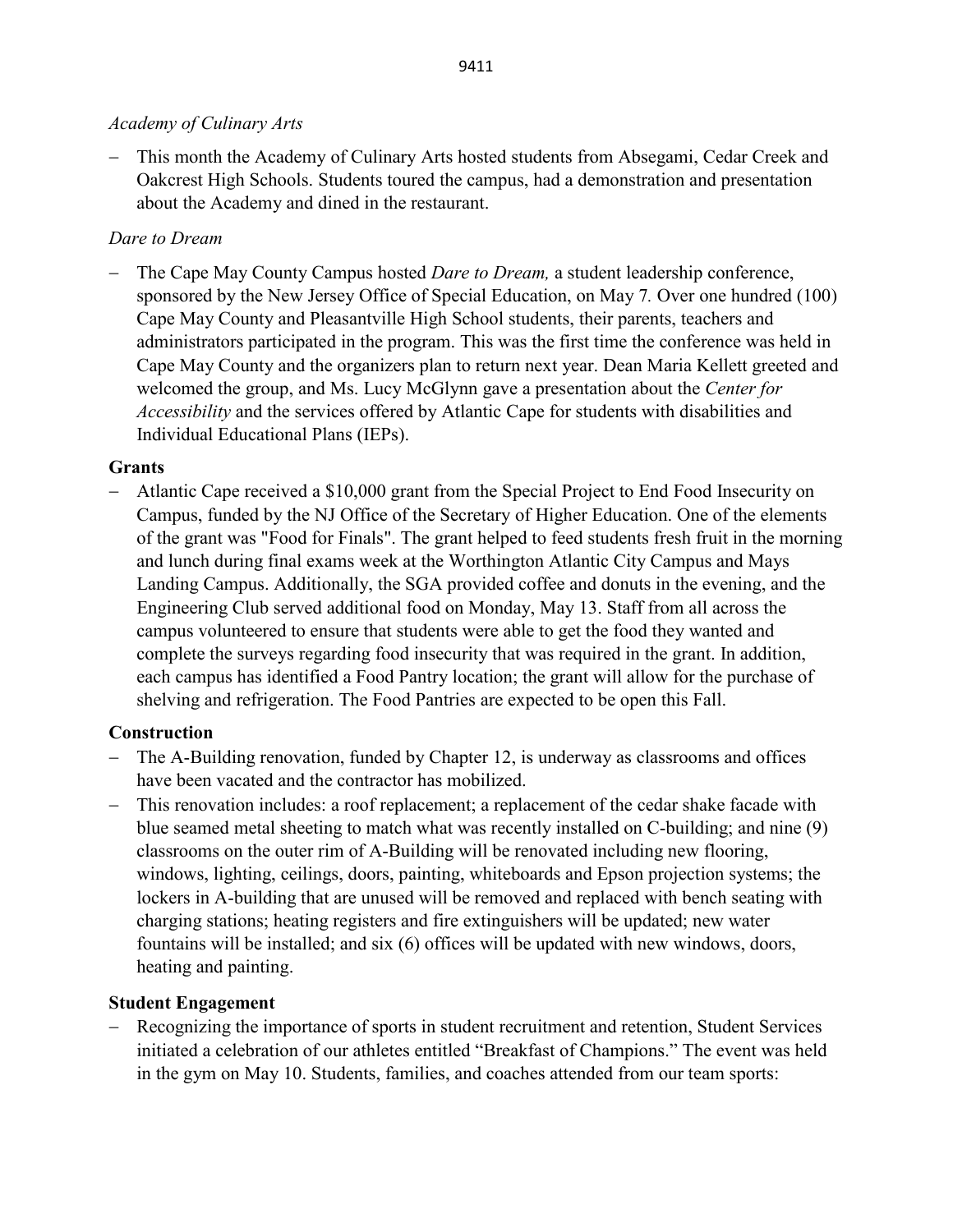women's and men's basketball, co-ed archery, and men's baseball. There were approximately 50 students playing in team sports this year.

− The keynote speaker was Dennis Kelly. Mr. Kelly was an alum from 1978 and played in four team sports in 1971 and 1972, then served in the military and came back to the college to graduate. He described the value of his education at Atlantic Cape. He is currently a Senior Vice President and Chief Enrollment Officer at Wilmington College.

## **Student Services - Accessibility**

- − Recently Atlantic Cape was featured in *InsideHigherEd.com,* which is read by 2.25 million readers monthly, in an article entitled ["ADA Lawsuit Prompts Institutional Change, Draws](https://www.insidehighered.com/news/2019/05/22/accessibility-turnaround-atlantic-cape-community-college)  [More Students."](https://www.insidehighered.com/news/2019/05/22/accessibility-turnaround-atlantic-cape-community-college) In the article, Director of the Center for Accessibility, Michael Barnes, and Director of Instructional Technology, Michelle Perkins, detailed our accessibility journey, how we have helped our students succeed, and the resulting increase in enrollment for student with disabilities seen by the CFA.
- − In celebration of *Global Accessibility Awareness Day*, Michael Barnes, Michele Perkins, and Chad Bullock, Senior Manager, Adaptive Technology, facilitated a webinar entitled, "Atlantic Cape Community College: Journey to A More Inclusive Campus." The webinar attracted over 800 registrants both nationally and internationally.

## **Community Relations – Cape May**

- − As Chairwoman of the Cape May County Women's Commission, Maria Kellett, in collaboration Freeholder E. Marie Hayes, hosted a discussion on human trafficking at the Cape May County Campus, on May 17. Twenty five (25) members of the Women's Commissions from both Cape May and Atlantic Counties attended the meeting. Danielle Heitman, a survivor of Human Trafficking, and her parents, spoke about their experience and the issues surrounding how human trafficking happens and is addressed by law enforcement.
- − On May 1, the Cape May County Chamber of Commerce held a seminar for local business owners about changes in New Jersey and federal laws, including the new minimum wage law and changes in the paid Family Leave Act that will impact their companies. Approximately 50 people attended the event.
- During Small Business Week, eight Postmasters from towns in Cape May County presented "Every Day Direct Mail Seminar" (EDDM). They taught business owners and nonprofit leaders how to create cost effective mailings and provided a detailed step-by-step guide on how to use the online services and information offered by the US Postal Service. Approximately 25 people attended the event.

## **Foundation**

On May 21, the Atlantic Cape Foundation hosted the 52<sup>nd</sup> Scholarship Awards Ceremony.

## **Faculty & Staff Recognitions**

− Chef Ann Marie Chelius has received the IPC Innovation Award from the Center for Advancement for Foodservice Education. She will accept the award during their annual conference in June.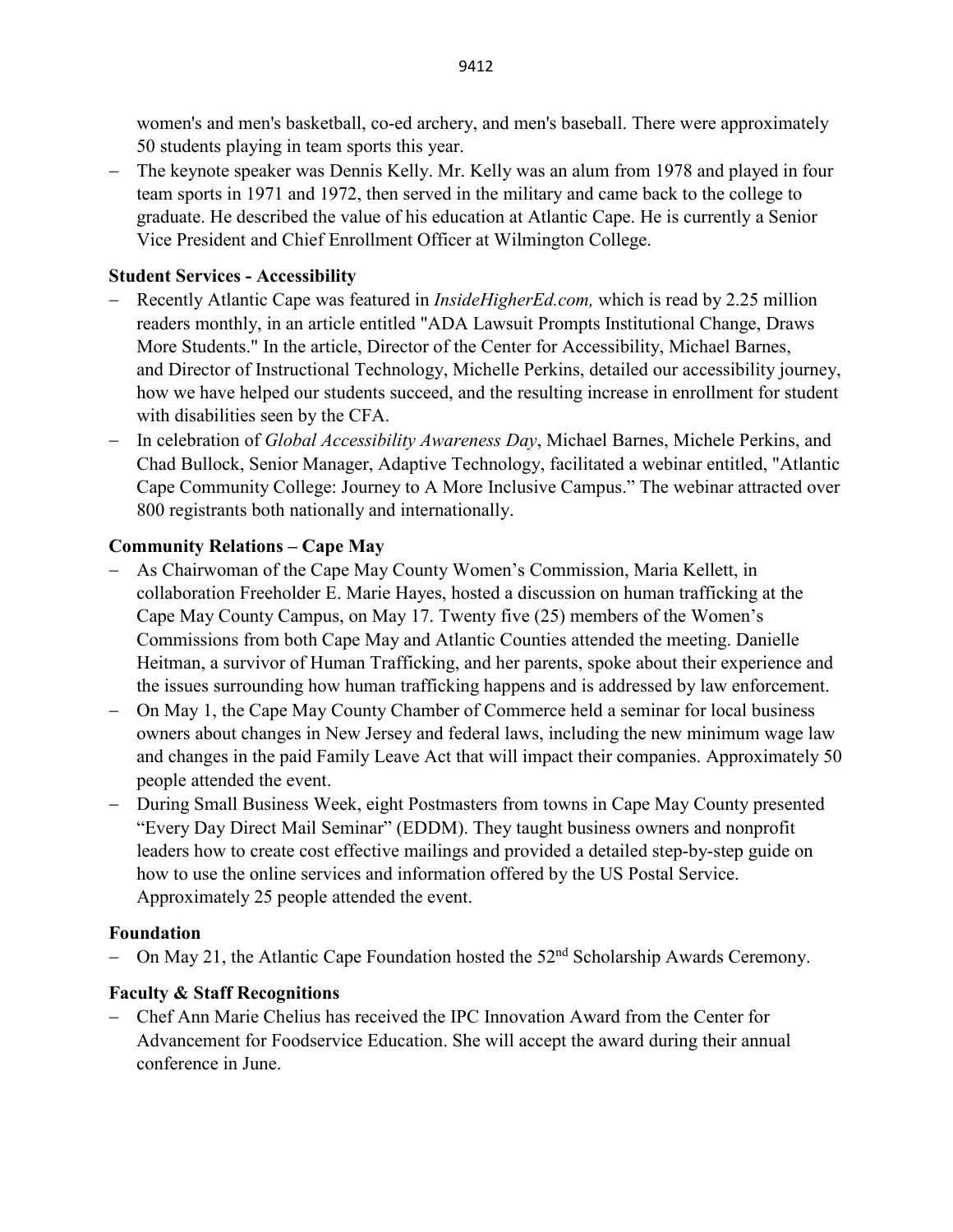- − Two faculty members, Rich Russell, Associate Professor of English, and Paula Manns, Associate Professor of Business & Economics, will be in Prague, June 1–15, teaching English language/conversation classes at the *Czech Technical University.*
- − At the recent National Association for Career and Technical Training Information (NACTEI) Conference, Grants Accountant, Jeff Wenzel was elected to represent Region 1.

## **Student Recognition**

### *Community College Scholars Celebration*

- − On May 8, the New Jersey Council of County Colleges hosted the New Jersey Community College Scholars Celebration. The annual statewide ceremony honored New Jersey's 38 best and brightest community college Phi Theta Kappa student scholars. Atlantic Cape students Sangida Akther and Carissa Roselli were honored for their academic achievements at the event. Professor Effie Russel and Dr. Gaba attended the event in Trenton with the students.
- − Brian Ross, the incoming president of the Student Government Association (SGA), has been appointed to serve on the 2019-20 Student Advisory Committee of HESAA. He will engage in discussions about the State's student assistance policy.

## VI. COMMENTS FROM THE PUBLIC

-Chairperson Mento called for comments from the public on agenda items.

-Professor Russell commented on the academic promotions, security expense and thanked the Board of Trustees for acknowledgement of her award.

## VII. EXECUTIVE SESSION

-At 6:45 pm, Trustee Money motioned to go into Executive Session, Trustee Byrne seconded.

ROLL CALL: ALL AYES NO NAYS NO ABSENTIONS Motion carried. Secretary's Note: The Board returned from Executive Session at 6:52 pm.

### VIII. CONSENT RESOLUTONS

-McAlister read the following consent resolutions.

### **Res. #94 Approve: Regular Session Minutes (April 30, 2019)**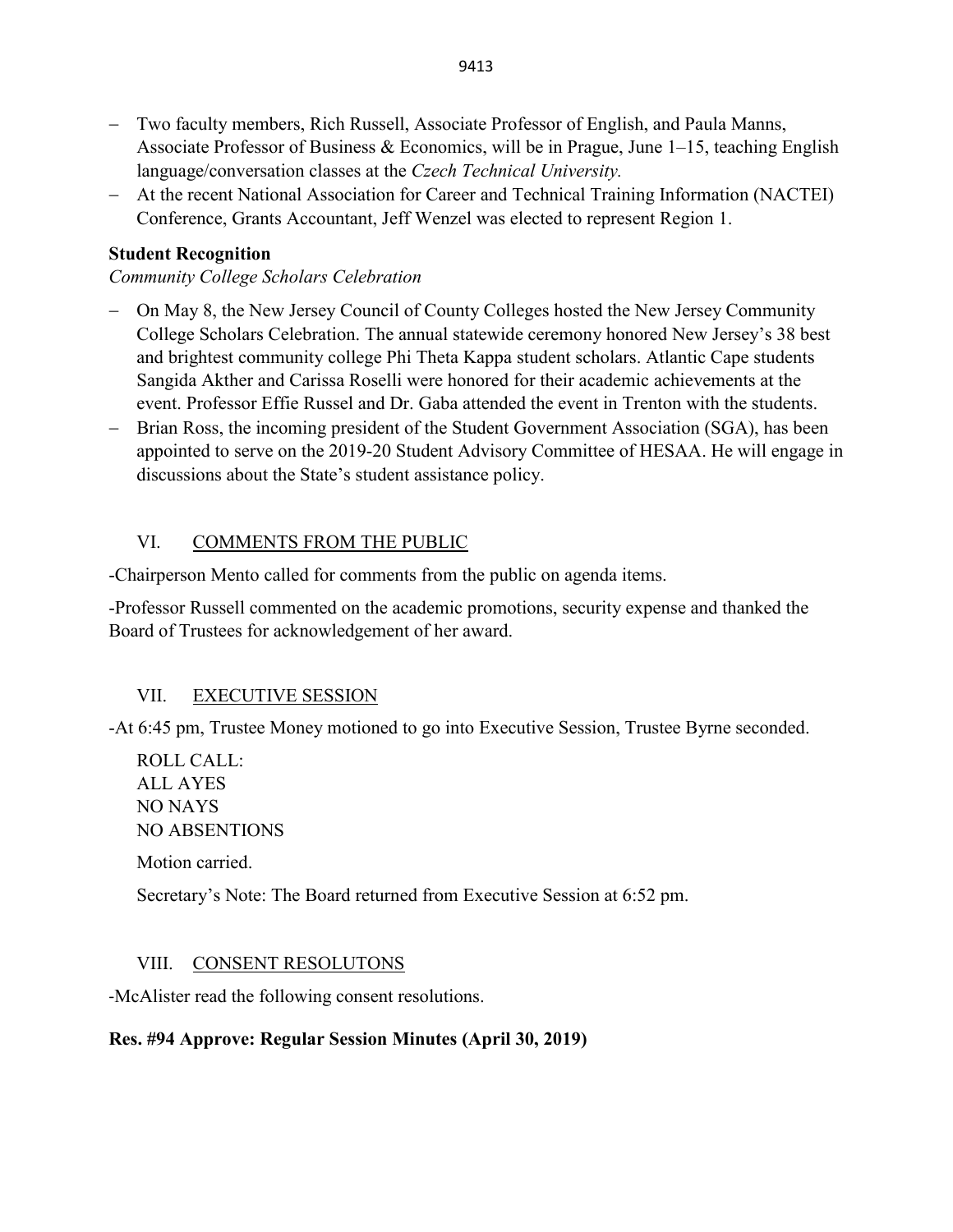#### **Res. #96**

#### **Personnel Action**

It is respectfully requested, upon the recommendation of the President, that the Board approve the following:

#### **Appointments**

**Joshua Bevan**, Security Officer I, Security and Public Safety effective, June 10, 2019 at an annual salary of \$30,944.

**Robinson Groves**, Security Officer I, Security and Public Safety effective, May 29, 2019 at an annual salary of \$30,944.

**Kimberly Weber,** Receiving Clerk, Business Services, effective, May 29, 2019 at an annual salary of \$25,891.

#### Faculty Promotions

**Heather Boone**, from Associate Professor, Social Science to Professor, Social Science effective September 3, 2019 at a salary increase from \$64,631 to \$73,858.

**Susan DePhilippis**, from Associate Professor, English as a Second Language to Professor, English as a Second Language effective September 3, 2019 at a salary increase from \$67,167 to \$73,858.

**Karl Giulian**, from Assistant Professor, Business Studies to Associate Professor, Business Studies effective September 3, 2019 at a salary increase from \$59,061 to \$62,371.

**William Lemons**, from Associate Professor, Accounting and Business Law to Professor, Accounting and Business Law effective September 3, 2019 at a salary increase from \$65,712 to \$73,858.

**Award of Bids**

#### **Res. #97**

| <b>Number</b>      | <b>Item and Vendor Information</b>                                                                                | Amount             |
|--------------------|-------------------------------------------------------------------------------------------------------------------|--------------------|
| <b>RFP226</b>      | Risk Assessment for Security and Public Safety<br>Chapter 12<br><b>Atriade Security Consulting</b><br>Hoboken, NJ | \$47,360.00        |
| <b>Bid Ex. 818</b> | Comcast Ethernet, 6-month contract<br>FY20 Information Technology Services<br>Comcast<br>Trevose, PA              | \$37,920.00        |
| <b>Bid Ex. 820</b> | Furniture, Building A Renovation, State Contract<br>Chapter 12<br>W.S. Goff<br>Mays Landing, NJ                   | \$181,675.20       |
| <b>Bid Ex. 821</b> | <b>Adult Basic Skills</b><br>Cape May County Technical School<br>Cape May Court House, NJ                         | \$160,590.00       |
| <b>Bid Ex. 822</b> | Lenovo ThinkCentre Computers<br>FY19 Workforce Development<br>Ocean Computer Group<br>Matawan, NJ                 | \$46,529.68        |
|                    |                                                                                                                   | Total \$474,074.88 |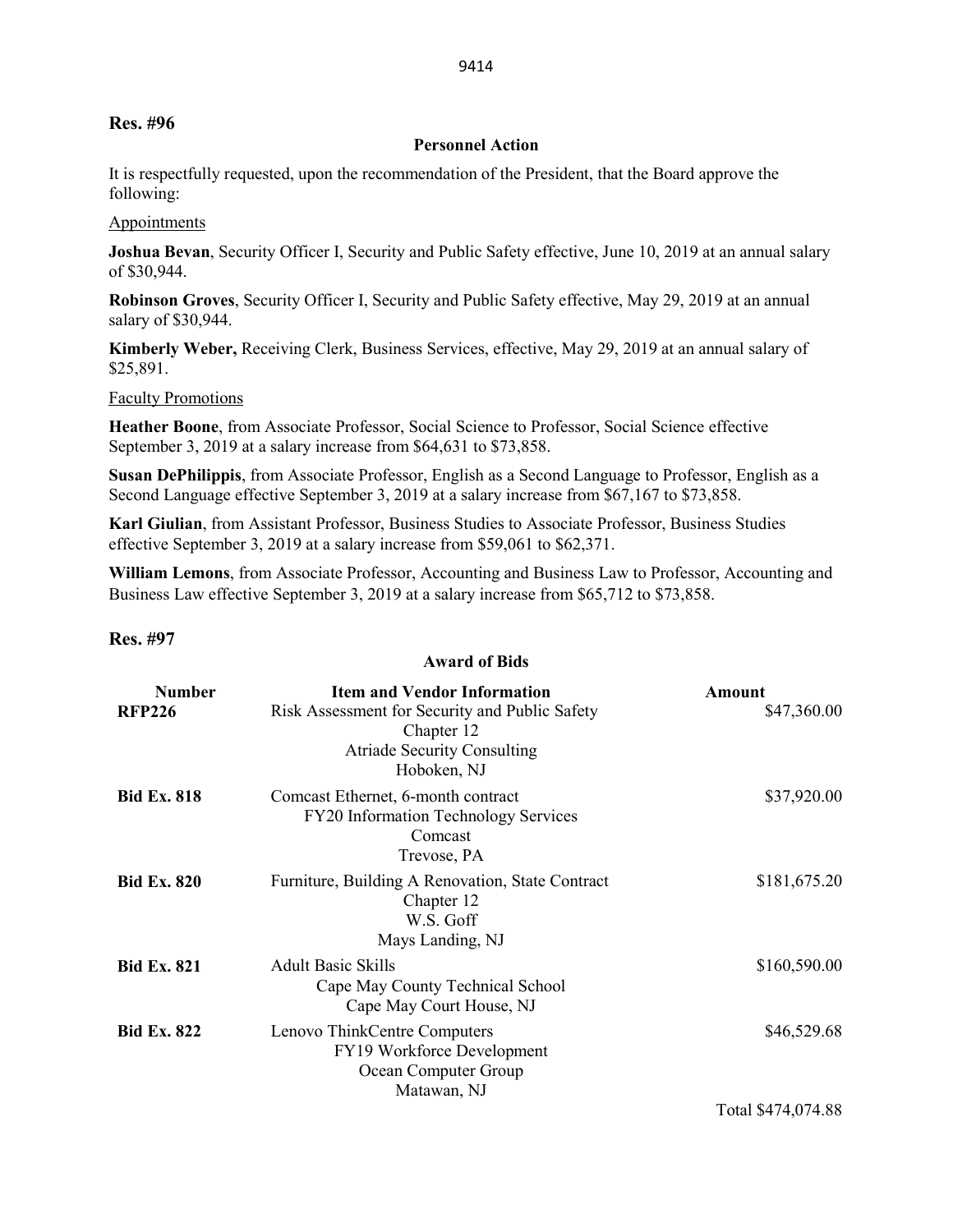### **Res. #100**

### **RESOLUTION AUTHORIZING THE AWARD OF A CONTRACT FOR PROFESSIONAL SERVICES Universal Protection Service DBA Allied Universal Service Voorhees, NJ**

**WHEREAS**, under New Jersey Community College Contract Law a contract to a State Contract vendor may be awarded without public advertising for Bids, and as required by Pay-To-Play law when a Business Disclosure Entity Certification is on file, and;

**WHEREAS**, as required by Pay-To-Play law a Business Disclosure Entity Certification for Universal Protection Services DBA Allied Universal Service is on file, and;

**WHEREAS**, at the November 24, 2015 meeting the Board of Trustees approved resolution #35 to have an armed security presence on each of the College's three campuses, and;

**WHEREAS**, Universal Protection Services DBA Allied Universal Service is a New Jersey State contract vendor for security services, and;

**WHEREAS**, Universal Protection Services DBA Allied Universal Service purchased our current armed security firm, US Security Associates, Inc., and;

**WHEREAS**, the State contract price for armed security with Universal Protection Services DBA Allied Universal Service in Atlantic and Cape May counties will provide a cost savings of \$70,000 per year for the period between fiscal year 2018 to fiscal year 2019, and;

**WHEREAS**, the State contract price is currently the same for fiscal year 2020.

**THEREFORE BE IT RESOLVED**, that the Board of Trustees of Atlantic Cape Community College awards a contract to Universal Protection Services DBA Allied Universal Services for security services in an amount not to exceed \$350,000.00 to June 30, 2020.

#### **Res. #102 Executive Session**

-Trustee Lefke motioned to approve consent resolutions, Trustee Furman seconded.

ROLL CALL:

ALL AYES NO NAYS NO ABSTENTIONS

Motion carried.

#### IX. BUDGET REPORT

Trustee Byrne provided a budget report as part of the regular resolutions.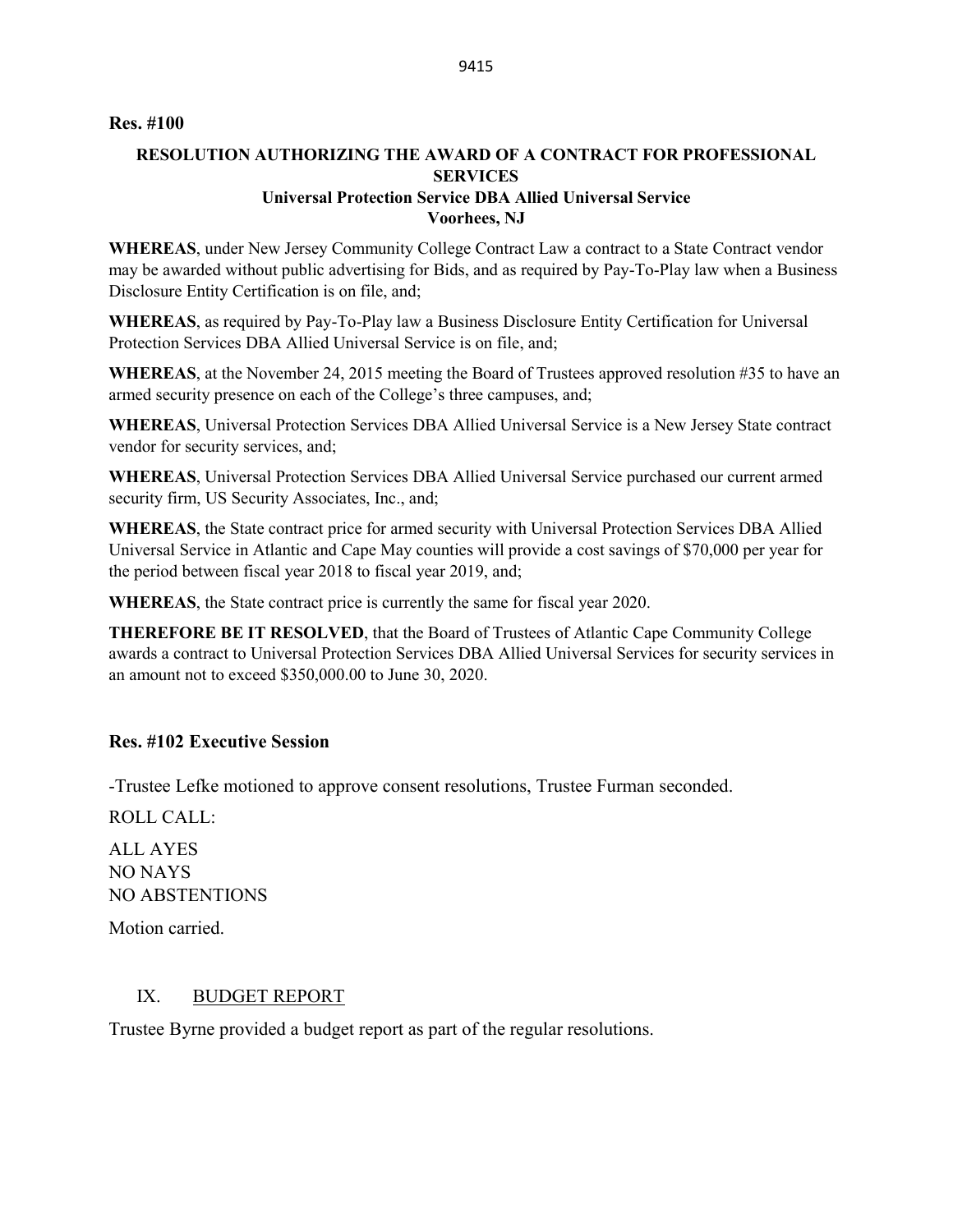#### 9416

### X. REGULAR RESOLUTIONS

### **Res. #95 FY19 Financial Statement for ten months ended April 30, 2019.**

Trustee Byrne reported the following:

- As of April 30, 2019, the College has earned 92.33% of budgeted revenues and expended 81.54% of budgeted expenditures. FY19 enrollment is within (687) credits of the 109,619 budget which is only 0.6% below budget. Net FY19 Credit tuition and fees revenue shortfall is \$258,599. In total, revenue is tracking up 0.3% versus a budgeted increase of 0.1%, and expenses are tracking less than the 0.9% budgeted decrease. A timing difference exists for expenses and encumbrances between FY18 and FY19.
- − Our Ellucian MIS annual maintenance payment of \$300,000 was paid in April in FY18, while, in FY19, it was paid in May. The budgeted margin this year compared to last year is up approximately \$700,000 after taking the Ellucian payment timing difference into consideration. Although there is a net tuition and fee revenue shortfall, there are salary and benefits savings on the expense side to offset the revenue shortfall.
- − Management projects to be within the budgeted margin at this time.

Trustee Byrne motioned to approve Resolution #95, Trustee Money seconded.

ROLL CALL: ALL AYES NO NAYS NO ABSTENTIONS

Motion Carried.

**Res. #98**

#### **Termination of the Paralegal Studies, A.A.S. Degree**

**WHEREAS**, the Paralegal Studies, A.A.S. has shown a decrease in enrollment, and;

**WHEREAS**, the Curriculum Committee has approved the termination of the Paralegal Studies, A.A.S. degree on April 18, 2019 (see attached).

**THEREFORE BE IT RESOLVED** that the Board of Trustees approve termination of the Paralegal Studies, A.A.S. degree effective, fall 2019.

Trustee Money motioned to approve Resolution #98, Trustee Furman seconded.

ROLL CALL:

ALL AYES NO NAYS NO ABSTENTIONS

Motion carried.

− Trustee Walsh asked about the certificate program that was recently approved.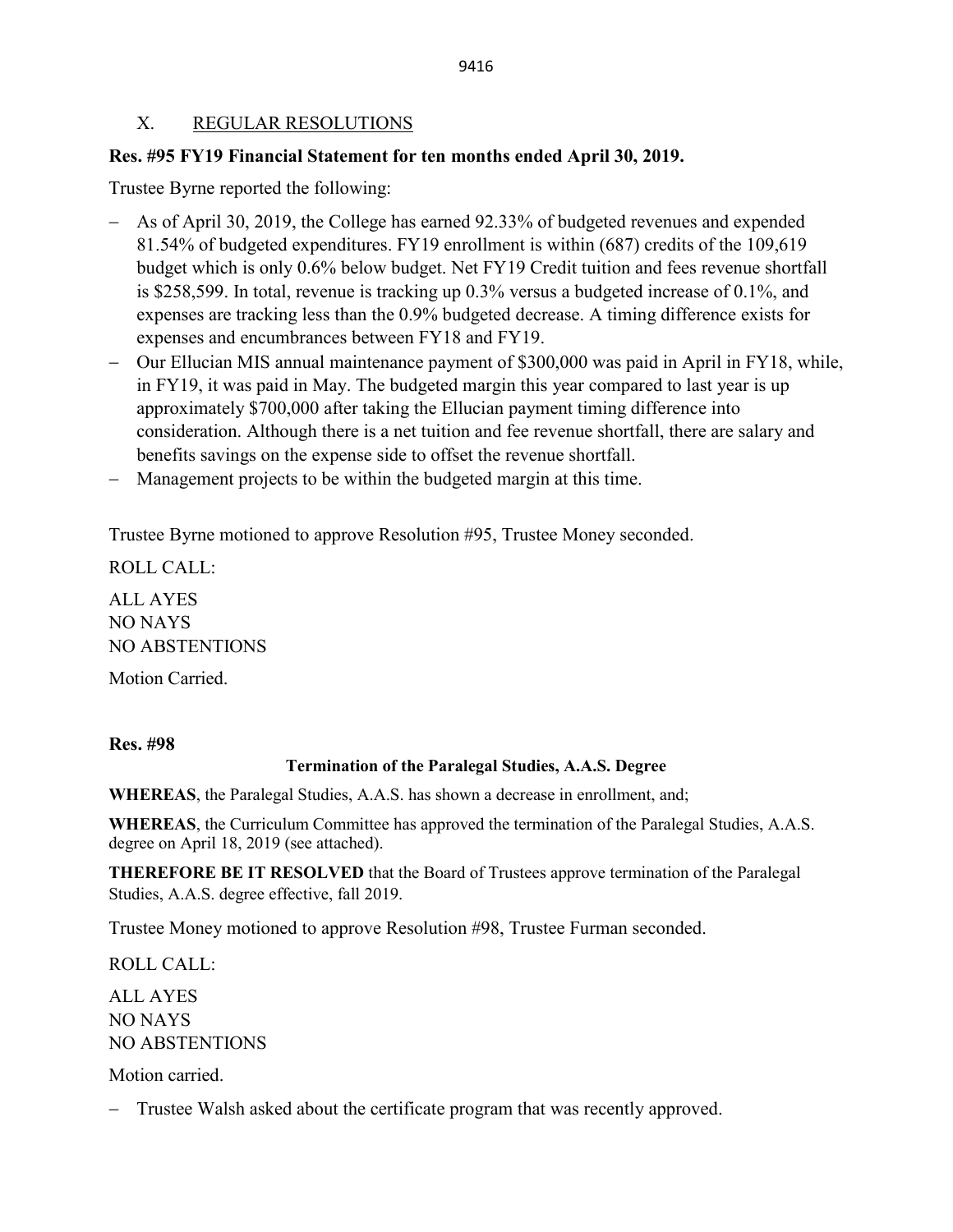− Dr. Katz noted that it was hoped that the certificate program would help increase the number of students interested in Paralegal Studies, however, enrollment in this program has not improved.

### **Res. #67 Rev.**

#### **Personnel Action**

It is respectfully requested, upon the recommendation of the President, that the Board approve the following:

#### Sabbatical Leave

**Judith Otterburn-Martinez**, Associate Professor, English as a Second Language, a one year leave for the Spring 2020 and Fall 2020 at half salary.

Trustee Parker motioned to approve Resolution #67 Rev., Trustee Money seconded.

ROLL CALL:

ALL AYES NO NAYS NO ABSTENTIONS

Motion carried.

### **Res. #101**

### **Dr. Barbara Gaba's Employment Contract Addendum**

**WHEREAS**, on December 20, 2016, the Board of Trustees approved Resolution #81, appointing Dr. Barbara Gaba, President of Atlantic Cape Community College and approving an employment contract, and;

**WHEREAS**, the employment contract stipulated terms for use of vacation and sick leave, but not for personal, emergency and bereavement leave, and;

**WHEREAS**, the Board of Trustees and Dr. Barbara Gaba intend to amend the contract to include terms for personal, emergency and bereavement leave, and;

**WHEREAS**, the Board of Trustees and Dr. Barbara Gaba intend to amend the number of allowed vacation days and the number of allowed carry-over of unused vacation days.

**THEREFORE BE IT RESOVLED**, that the Board of Trustees of Atlantic Cape Community College approve an addendum to Dr. Barbara Gaba's employment contract as described herein.

Trustee Parker motioned to approve Resolution #101, Trustee Clark seconded.

ROLL CALL:

ALL AYES NO NAYS NO ABSTENTIONS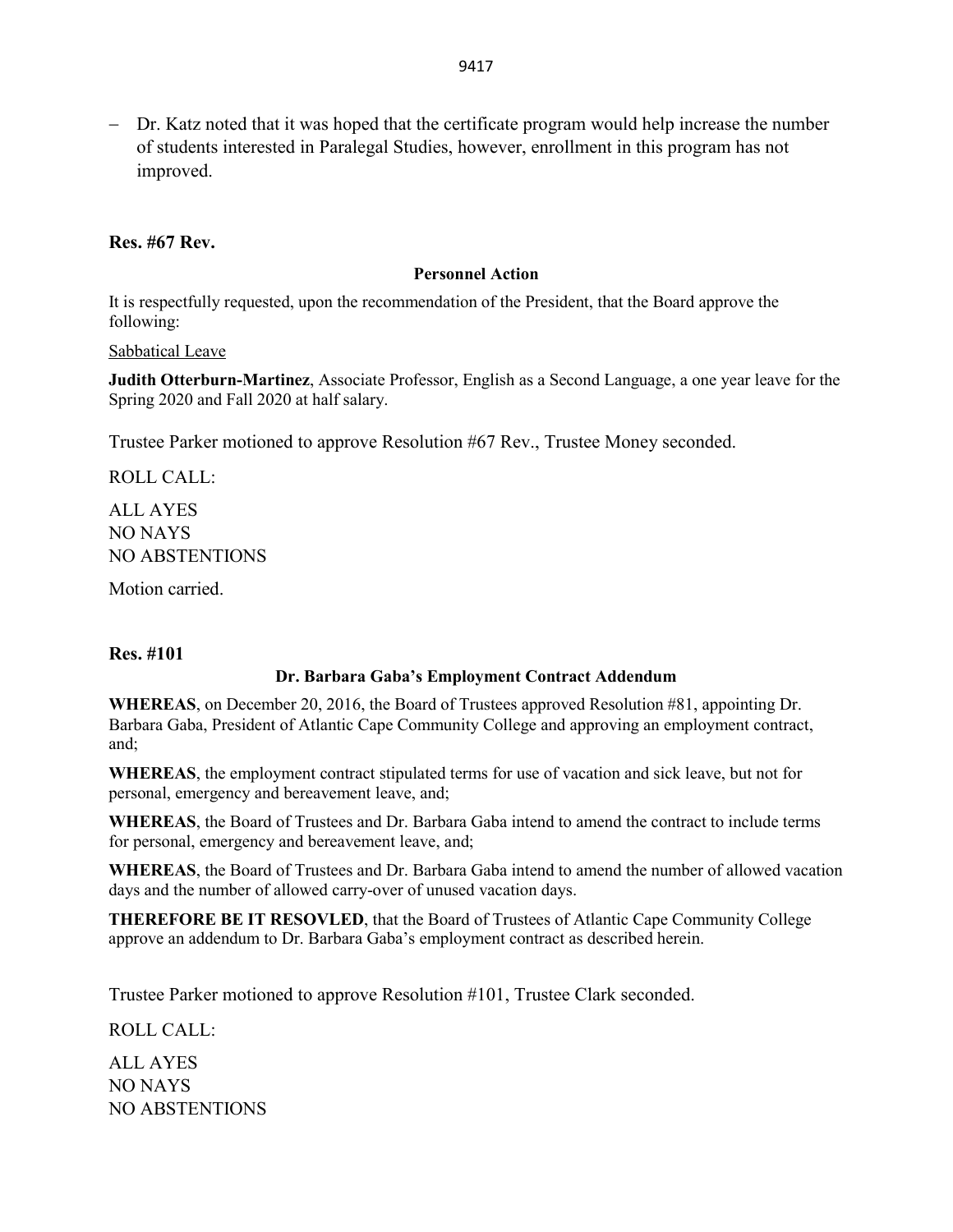Motion carried.

### **Res. #99**

### **Honorary Resolution Professor Ethel "Effie" Russell**

**WHEREAS,** Professor Ethel "Effie" Russell has served Atlantic Cape Community College teaching composition and literature since 1987, and;

**WHEREAS,** Professor Russell has demonstrated her commitment to improving the educational offerings at Atlantic Cape, evident by her vital role in two student success initiatives: the Honors Program which she implemented and serves as coordinator, and the Accelerated Learning Program (ALP) in English which she piloted in 2013, initiating what would become one of the college's most effective student success initiatives, and;

**WHEREAS,** Professor Russell was recognized on May 14, 2019 as the recipient of the 2019 New Jersey Council of Teachers of English Award and a recipient of the Governor's Award for Excellence in Teaching of the Humanities, and;

**WHEREAS**, In addition to recognizing students, the Governor's Awards in Arts Education recognizes educators whose leadership has helped nurture the development of students in the arts across the State of New Jersey, and;

**WHEREAS**, Professor Russell's passion for engaging students with literature and her diligence in helping them improve their communication skills is evident to her students and all those who work with her.

**THEREFORE BE IT RESOLVED,** that the Board of Trustees of Atlantic Cape Community College hereby extends to Professor Ethel "Effie" Russell its sincere congratulations on these esteemed recognitions.

Trustee Parker motioned to approve Resolution #99, Trustee Money seconded.

ROLL CALL:

ALL AYES NO NAYS NO ABSTENTIONS

Motion carried.

### XI. COMMITTEE REPORTS

PERSONNEL AND BOARD DEVELOPMENT

− No report under Cunningham Ruiz Bill.

### XII. FOUNDATION REPORT

Trustee Furman reported the following:

− The 52nd Annual Scholarship Awards Ceremony took place on May 21 and was attended by more than three hundred scholarship recipients, donors, Foundation